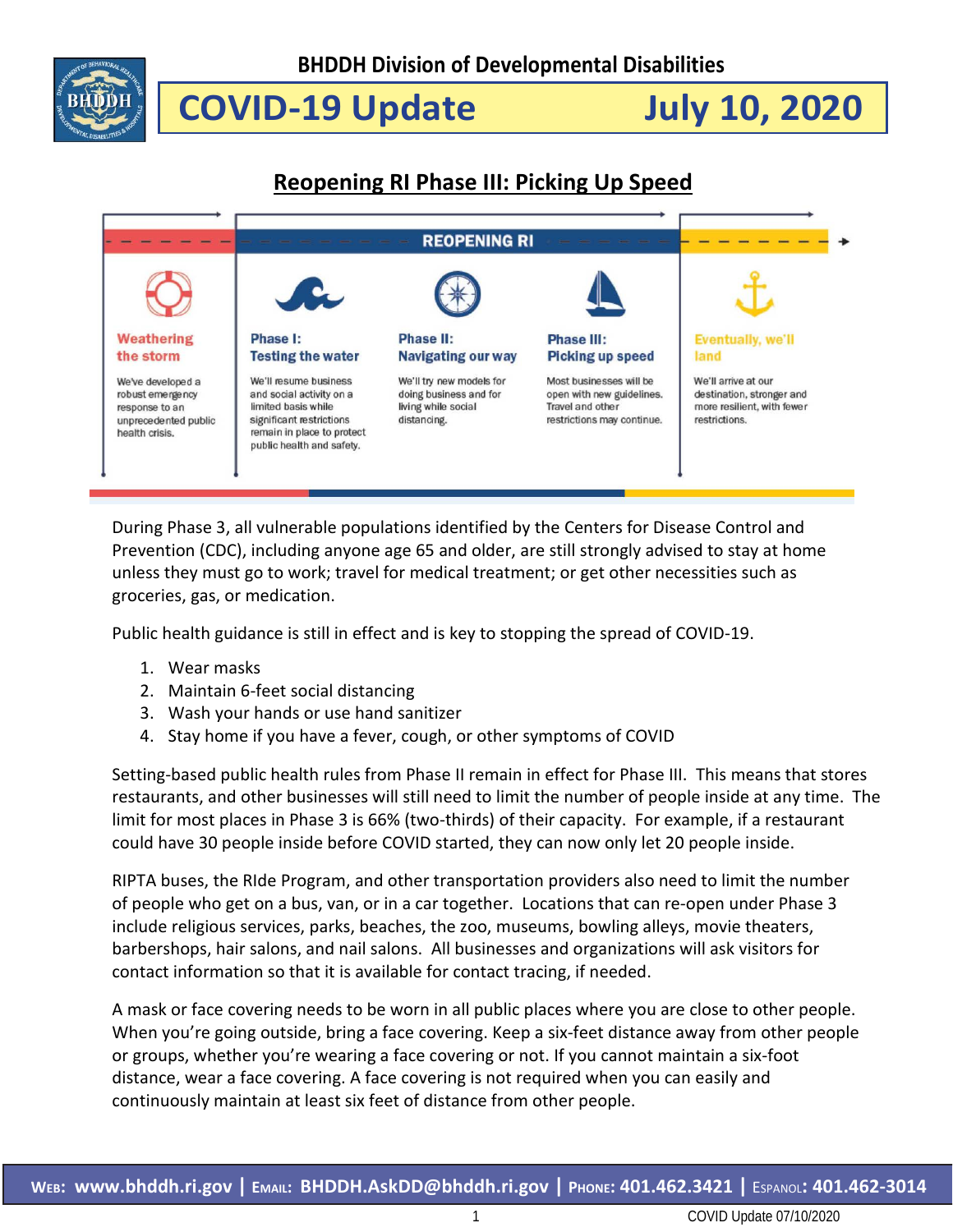#### **Are there exceptions for Rhode Islanders with developmental disabilities or medical conditions?**

Yes. The Executive Order states: "Face coverings shall not be required of those who are unable to comply" or "those whose health would be damaged" by wearing a face covering.

#### **If a person with a disability is unable to wear a face mask, do I still have to allow them in my business or government agency?**

If a person with a disability is not able to wear a face mask, state and local government agencies and private businesses must consider reasonable modifications to a face mask policy so that the person with the disability can participate in, or benefit from, the programs offered or goods and services that are provided. A reasonable modification means changing policies, practices, and procedures, if needed, to provide goods, services, facilities, privileges, advantages, or accommodations to an individual with a disability.[10] The requirement to modify a policy, practice, or procedure does not include individuals without disabilities, as they are not protected under the ADA.

#### **Examples of reasonable modifications to a face mask policy**

- Allow a person to wear a scarf, loose face covering, or full face shield instead of a face mask;
- Allow customers to order online with curbside pick-up or no contact delivery in a timely manner;
- Allow customers to order by phone with curb-side pick-up or no contact delivery in a timely manner;
- Allow a person to wait in a car for an appointment and enter the building when called or texted; or
- Offer appointments by telephone or video calls.

For more information about the ADA and face masks see: <https://www.adasoutheast.org/ada/publications/legal/ada-and-face-mask-policies.php>

### **The Americans with Disabilities Act 30th Anniversary**

The Americans with Disabilities Act (ADA) became law in 1990. The ADA is a civil rights law that prohibits discrimination against individuals with disabilities in all areas of public life, including jobs, schools, transportation, and all public and private places that are open to the general public. The purpose of the law is to make sure that people with disabilities have the same rights and opportunities as everyone else.

### **Share Your #ThanksToTheADA Moment!**

In celebration of the 30th Anniversary of the Americans with Disabilities Act (ADA), the ADA National Network is asking everyone to share a moment in their lives when they were thankful for the ADA.

On a social media platform of your choosing use **#ThanksToTheADA** to share what the ADA means to you. This will look different for everyone, so have fun and be creative! Share any media of your choosing, (video, picture, written word, or other) and include **#ThanksToTheADA**.

For more information visit: <https://adata.org/thanks-to-the-ada-campaign>

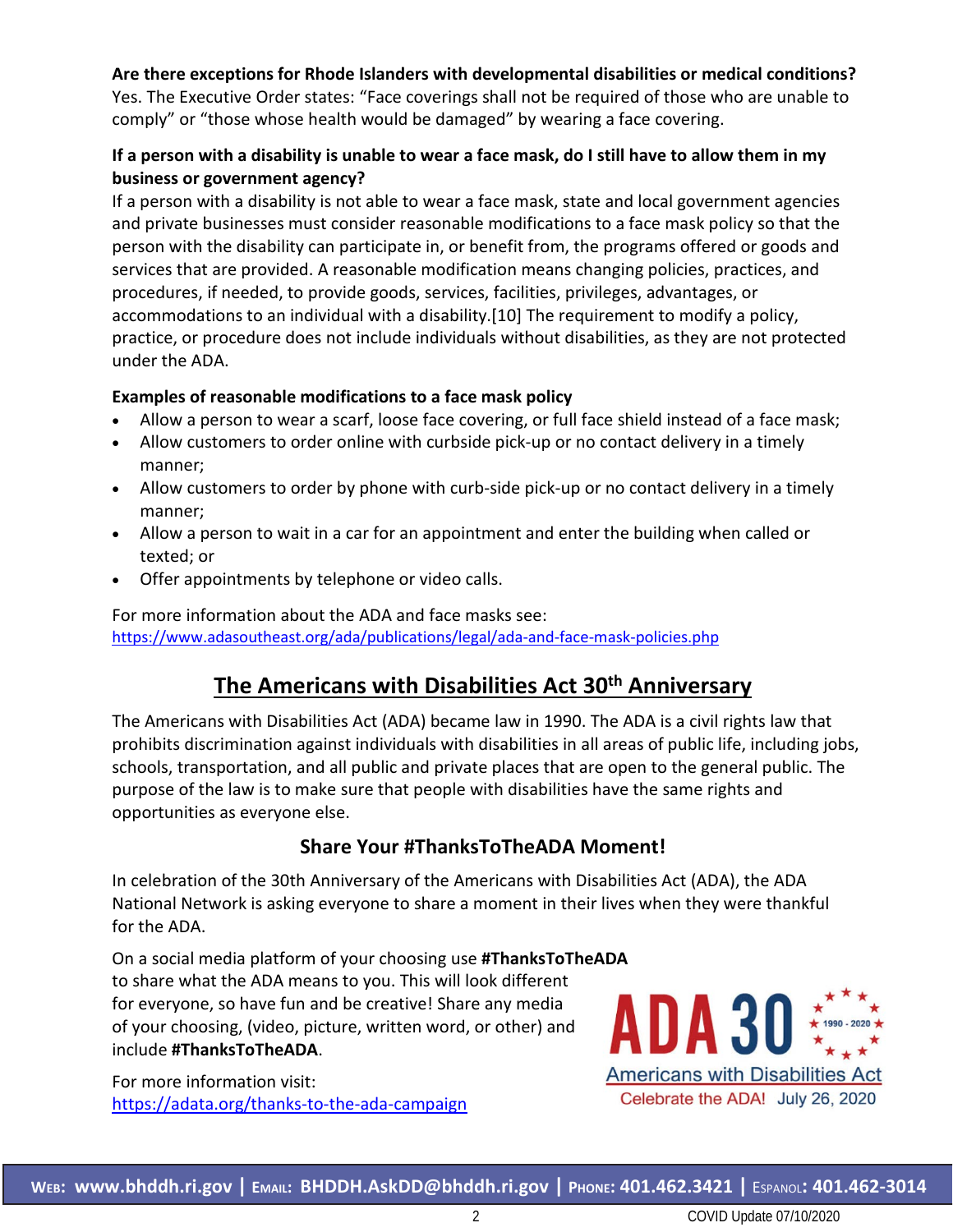### **Honoring 30 Years of the ADA**

*by the Campaign for Disability Employment (CDE) Team* <https://www.whatcanyoudocampaign.org/about/>

July 26, 1990 was a bright day in Washington, D.C., both literally and figuratively. On that day 30 years ago, President George H. W. Bush signed the Americans with Disabilities Act (ADA), landmark legislation that prohibits discrimination against people with disabilities across community life, including employment.

The purpose of the ADA is clear: to create a better, more inclusive America by reaffirming its ideal of equal opportunity. But the ADA didn't just create a better, more inclusive America for people with disabilities. It created a better, more inclusive America for all of us.

President Bush emphasized this in the remarks he delivered before putting pen to paper to sign the ADA on the South Lawn of the White House, and his sentiments still ring true today. Speaking to the business community in particular, he said:

*"You have in your hands the key to the success of this act, for you can unlock a splendid resource of untapped human potential that, when freed, will enrich us all."*

Indeed, people with disabilities can and do enrich our nation's workplaces and communities every day, and for the past 10 years, the Campaign for Disability Employment (CDE) has been honored to highlight their many and diverse contributions. Sponsored by the U.S. Department of Labor's Office of Disability Employment Policy, the CDE is a collaborative effort among several disability and business organizations that works to change attitudes about disability and employment through personal and positive stories and imagery.

Our public service announcement (PSA) campaigns each focus on a different angle of disability employment, from the importance of setting high expectations for youth to helping people stay at or return to work after injury or illness. But they all share a common goal—to encourage businesses and others to recognize the talent and value that individuals with disabilities bring to the workplace and the benefits that come with full inclusion.

The CDE is proud to honor the ADA's anniversary this year, and to showcase its value to individuals, employers and communities across America, every year. We hope you will join us in marking this milestone. For ideas on how to do so, please visit the U.S. Department of Labor's ADA30 webpage. Of course, we also hope you will join our movement as we continue to shine a light on the benefits of workplace inclusion, for all of us.

- **Thanks to the ADA there are captions and sign language interpreters at theaters, concerts and ball games.**
- **Thanks to the ADA there is tactile signage for people who are blind at museums, parks, office buildings, schools, hospitals and more.**
- **Thanks to the ADA voter booths and transportation is accessible.**
- **Thanks to the ADA people with disabilities can requests accommodations that make working accessible and easier for them.**
- **Thanks to the ADA a service dog can accompany a person with a disability to school, a job site, and places for shopping, dining, and recreating.**
- **Thanks to the ADA people with disabilities can stay in public schools and receive accommodations to learn and succeed.**
- **Thanks to the ADA many people with disabilities now live in their communities instead of institutions.**
- **Thanks to the ADA accessible parks and recreational areas allows people with disabilities to enjoy their leisure time.**
- **Thanks to the ADA tools for ensuring effective communication give people with vision disabilities access to documents, and websites.**
- **Thanks to the ADA there are more accessible and inclusive practices throughout the US. Improvements include these items and more: ramps, signs in Braille, TTY lines, sensory warnings, service animals, non-discrimination policies, accessible parking, Adaptive services and more!**

3 COVID Update 07/10/2020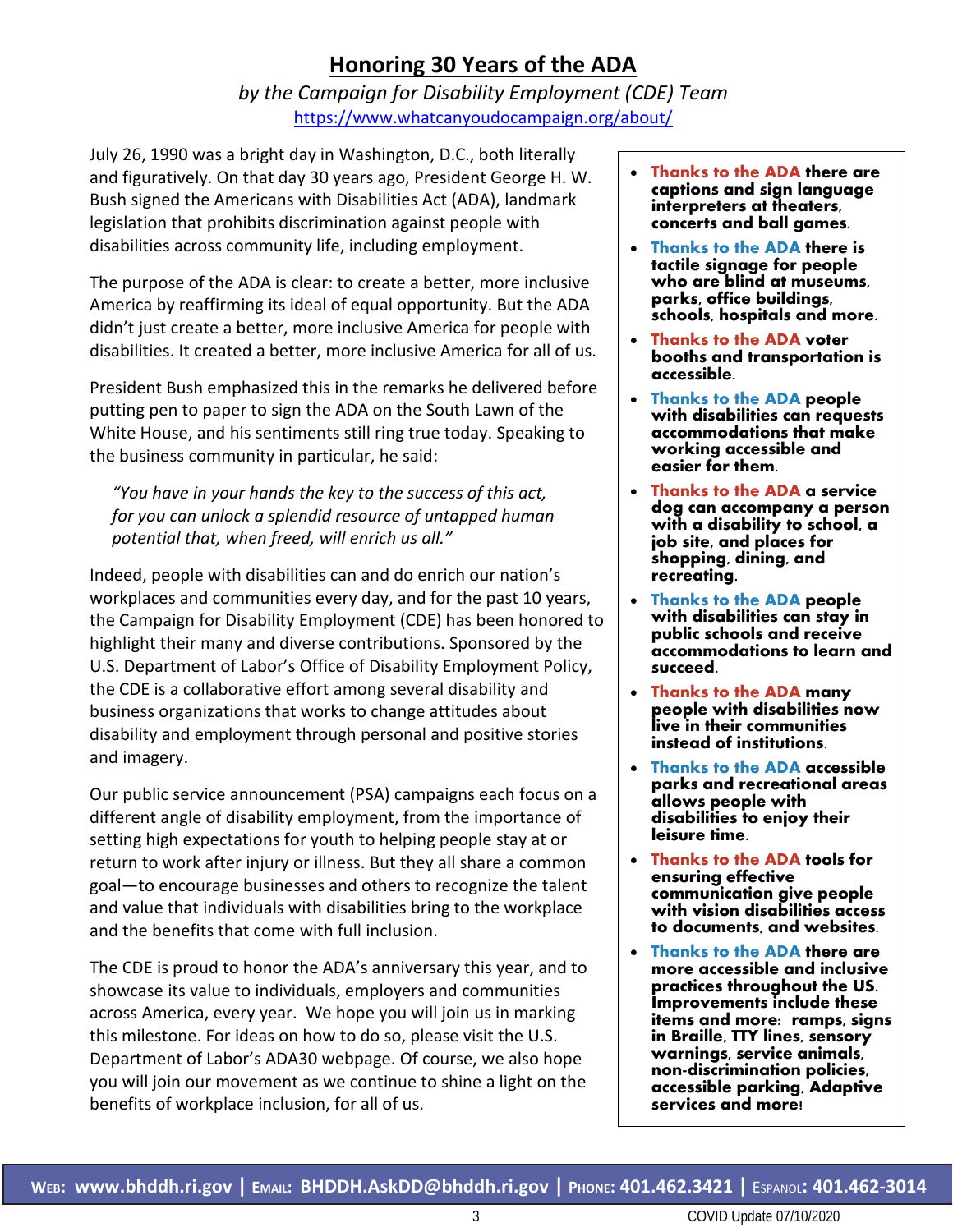### **Stories Needed about impact of COVID-19 on People with Disabilities**

[https://www.aucd.org/template/news.cfm?news\\_id=14627&parent=16&parent\\_title=Hom](https://www.aucd.org/template/news.cfm?news_id=14627&parent=16&parent_title=Hom)

Congress is writing the next bill to respond to the needs of Americans in this crisis. In order for the needs of people with disabilities and their families to be addressed in the next bill, members need to hear about the real impacts. Often, a short personal story is helpful for them. Below are tips and tools to share your story.

#### **Important to include:**

- How services and supports have been impacted by social distancing and how this impacts you
- Examples:
- o Not being able to go to school, work, community activities, day program
- o Not being able to have in-home or community support (Direct Support Professionals, aides, personal assistants, nurses)
- o Medical and other appointments being canceled

#### **What to send in a story:**

- A picture of you at home; members of Congress need to SEE all of us
- **Story template**
- o My name is **Example 20** and I am  $\alpha$  (a person with disability, family member, friend ). I am from (town and state). The COVID-19 emergency has \_\_\_\_\_\_\_\_\_\_ (stopped services - explain which). I am worried about \_\_\_\_\_\_\_\_\_\_\_\_\_(explain what the impact is). I know you are working on the fourth relief package for COVID-19. I want to learn more about how you are going to help people with disabilities in this package. Thank you very much for your time.

#### • **Example:**

My name is Liz Weintraub and I am a person with an intellectual and developmental disability. I am from Rockville, MD. The COVID-19 emergency has me working from home. I am worried about getting help from staff coming into my home while "stay home, saves lives." I need information about COVID-19 to be in plain language as its hard for me to understand and feel safe during these hard times if information is not accessible. I know you are working on the 4th relief package for COIVD-19. I want to learn more about how you are going to help people with disabilities in this package. Thank you very much for your time.

#### **How to send a story:**

- AUCD is happy to compile stories and send them to your members of Congress and to Congressional leaders. If you want us to send your story simply email it to [rrodgers@aucd.org.](mailto:rrodgers@aucd.org.)
- If you want to send your story directly to your members of Congress, the best way right now is via email. If you need help locating the right email addresses please email [rrodgers@aucd.org](mailto:rrodgers@aucd.org)

The **Association of University Centers on Disabilities (AUCD)** is a membership organization that supports and promotes a national network of university-based interdisciplinary programs, including the Sherlock Center. AUCD is a resource for local, state, national, and international agencies and policy makers concerned about people living with developmental and other disabilities and their families.

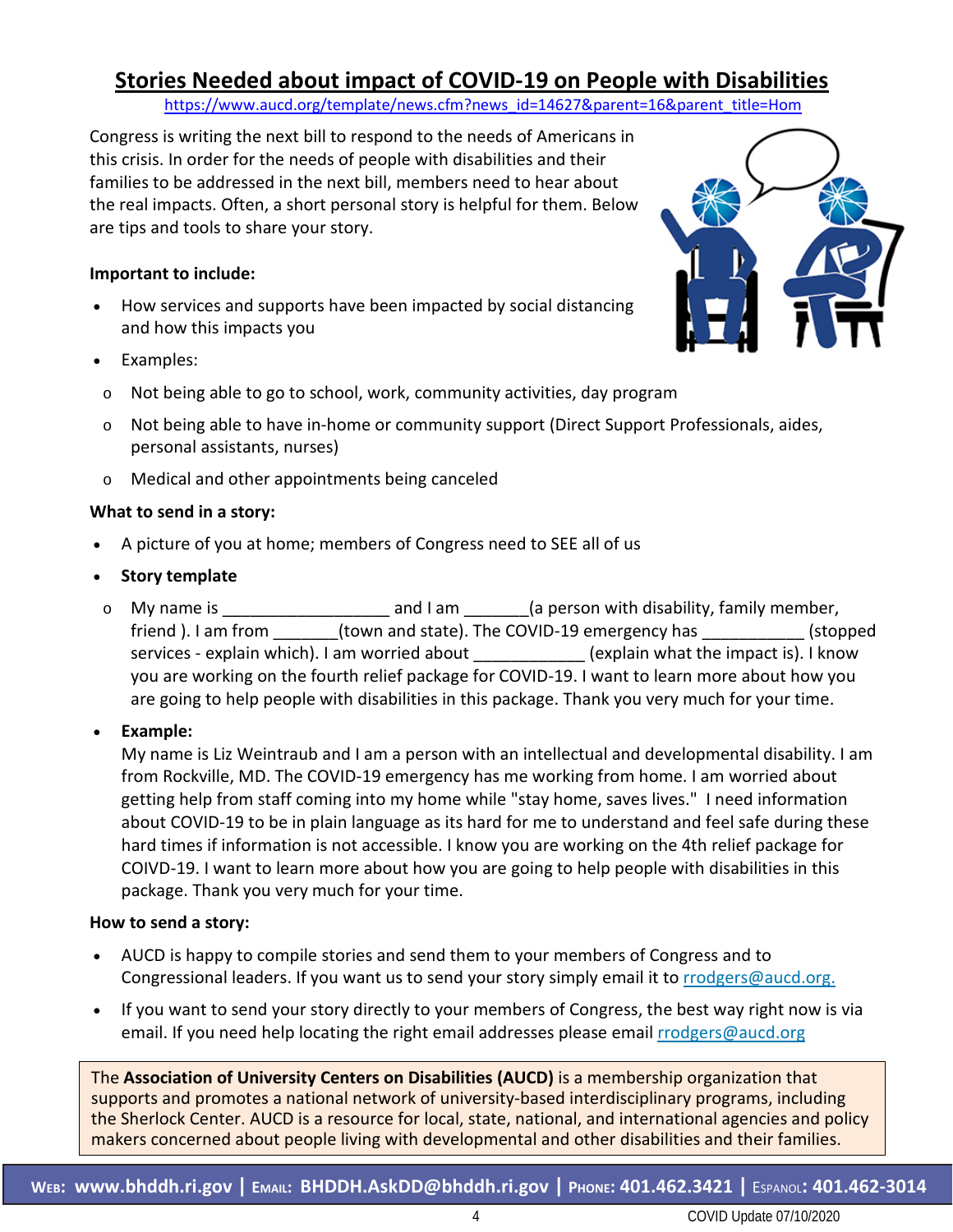### **My Turn: A. Kathryn Power: Telehealth's time has come**

*Op-Ed piece from the Providence Journal 7/5/2020* <https://www.providencejournal.com/opinion/20200705/my-turn-a-kathryn-power-telehealthrsquos-time-has-come>

The COVID-19 pandemic has forced us to make many changes. One, surely, is how we access health care.

Four months ago, "telehealth" was something of a novelty. Few of us had tried it, and as long as we had other options, we didn't explore its potential.

Today, telehealth is commonplace in Rhode Island and across the nation — viewed as an essential means of connecting people and accessing care.

This shift extends to behavioral health care, and the biggest reason is because telehealth is working. Telehealth services are proving to be safe and effective. More than that, they are providing advantages over conventional approaches to care.

The COVID-19 pandemic has interrupted the delivery of health care for individuals with behavioral health concerns and substance-use conditions, and the need for this care is expected to grow in the wake of the pandemic. Telehealth can help — expanding access, and doing so in a way that avoids inequity and isolation in communities that are deeply affected by the social determinants of health.

Already, we are seeing this happen.

In Rhode Island, providers who help individuals with mental health and substance-use challenges are pointing to fewer missed appointments, improved communication, easier scheduling and greater responsiveness as they work with clients in the moment rather than making them wait for the next available office visit. Providers also say telehealth helps them reach the most at-risk and hard-toengage clients, perhaps because clients feel more at ease and willing to talk. It also helps clients avoid challenges with childcare, transportation and scheduling conflicts, as well as unanticipated wait times once they arrive for an appointment.

This is consistent with evidence we already had.

A 2018 report from the Behavioral Health Workforce Research Center concluded that telehealth is "widely considered to be a promising practice to reach underserved populations." The stumbling block, the report said, was financing and reimbursement challenges that were discouraging "telehealth's widespread adoption." Yet, the report found that providers "overwhelmingly agreed" that telehealth is important for "reaching more patients." Telehealth, it noted, "allows organizations to see patients over a greater geographic distance" and "allows for a more efficient workflow."

This is not to say that telehealth is perfect. It may come with background distractions. Patients who have difficulty with speech or hearing can sometimes find the telehealth experience frustrating. There are also privacy concerns with platforms such as Zoom. And then there are the regulatory challenges that must be addressed. So there is more work to do.

But it is clear that telehealth has a significant and growing role to play.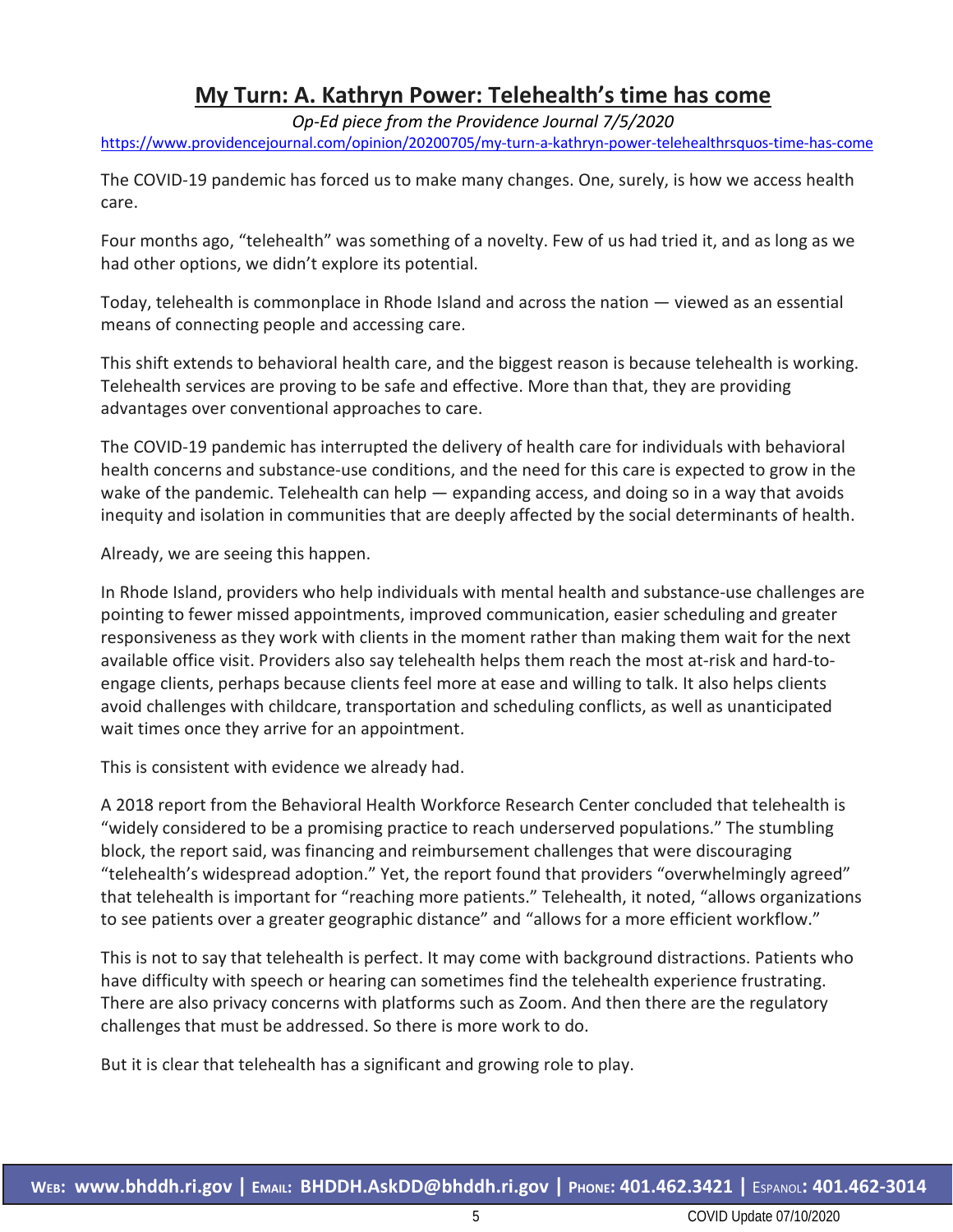According to a recent U.S. News & World Report article, telehealth claims increased 4,347% nationwide from March 2019 to March 2020. They accounted for 0.17% of medical services or procedures listed on insurance claims during March 2019. One year later, they accounted for 7.52%.

Policy changes during the COVID-19 pandemic have helped to remove some of the barriers and promote telehealth as a means to provide care. Of course, in the midst of the pandemic, telehealth is also helping people access care without adding to fears about getting sick.

With all the challenges we face, including the behavioral health fallout from COVID-19, it is even more important that we have long-term health-care options that work. The events of 2020 show that telehealth is an option we surely need.

*A. Kathryn Power is director of the state Department of Behavioral Healthcare, Developmental Disabilities & Hospitals.*

### **Silver Linings**

**Dolphins are bringing ashore 'gifts' while coronavirus keeps humans away**

<https://nypost.com/2020/05/22/dolphins-bring-ashore-gifts-as-coronavirus-keep-humans-away/>

Dolphins in an Australian coastal town have been bringing ashore "gifts" from the sea — and volunteers say it might be a sign they're missing human interaction while coronavirus restrictions keep visitors away. "The pod has been bringing us regular gifts, showing us how much they're missing the public interaction and attention," said a post on the cafe's Facebook page. "They are definitely missing you all." The treasures include sea sponges, barnacle-encrusted bottles and pieces of coral.

### **Massage chairs donated to hospital staff respite rooms**

<https://www.wpri.com/news/massage-chairs-donated-to-hospital-staff-respite-rooms/>

Gifts from a local retail chain are helping frontline workers focus on self care, during one of the most stressful times in their career.

Lifespan Clinical Psychologist Dr. Kristy Dalrymple says, "The respite rooms can really be helpful with is providing our healthcare workers and our staff with an actual physical space they can go to, to really take a break and really recharge and refocus."

"What's really important, the best thing that we can do is support ourselves and each other in taking mini breaks and pacing ourselves because it is such intense and stressful work," said Dr. Dalrymple.

Ocean State Job Lot's charitable foundation recently made a generous donation of massage chairs to staff lounges or respite rooms at each of its hospitals.Ocean State Job Lot CEO Marc Perlman saying in a statement, "Healthcare workers have been putting their lives at risk during the crisis, which places them under incredible stress. We are happy to be able to provide this token of appreciation for their dedication and sacrifice."

Each of the chairs cost roughly \$7,000 dollars and are now set up in Lifespan hospitals across our area including Hasbro, Miriam, Newport, and Bradley Hospital.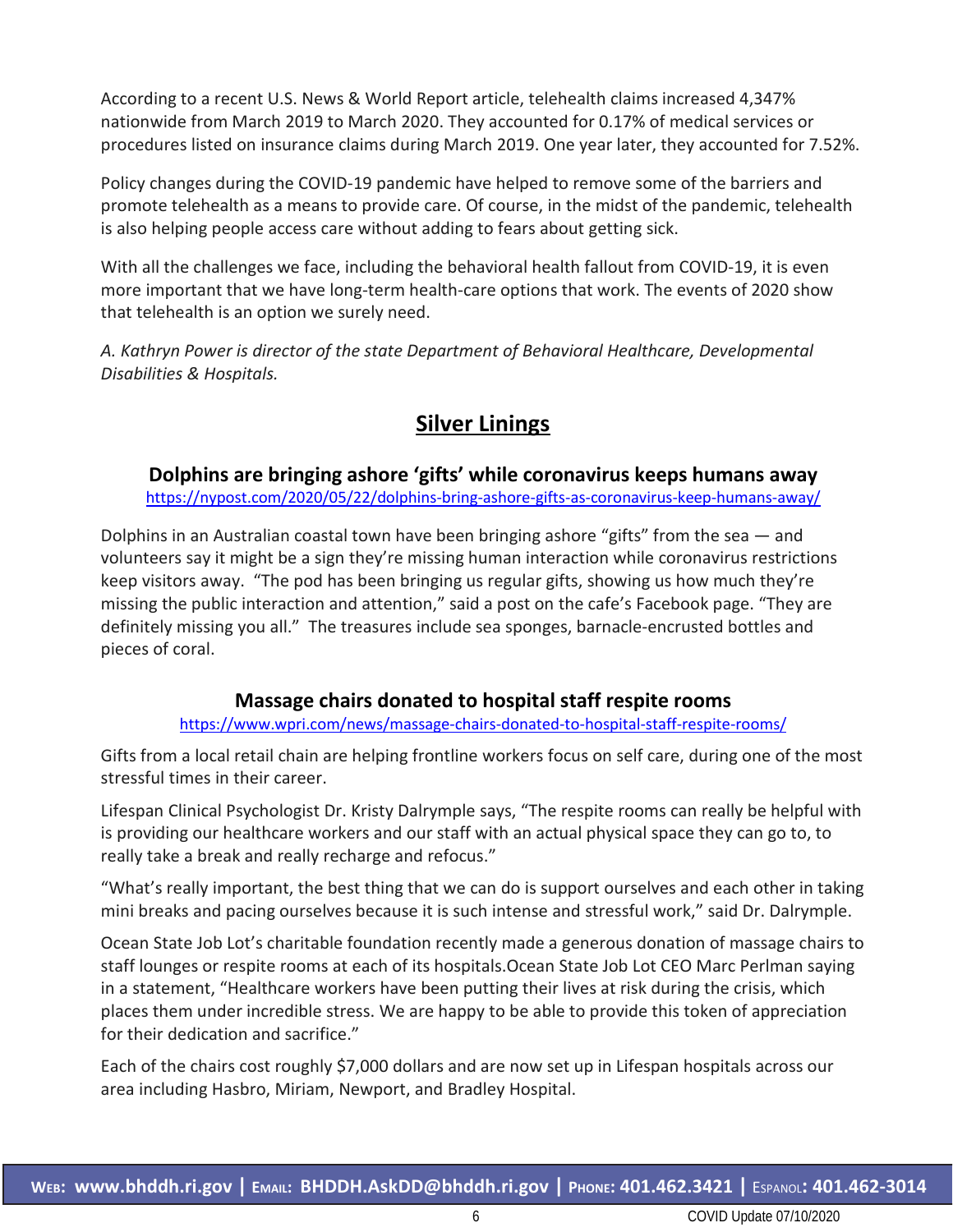### **North Kingstown potbelly pig rescue needs used shoe donations**

by SAM READ, NBC 10 NEWS

A purple painted house sits off of Ten Rod Road in North Kingstown. "Everybody knows the purple house, and everybody knows the cow car," said Jennifer Lima, a two-year volunteer of "Smith and Agli's Potbelly Manor."

When driving by the house, you can't miss dozens of buoys that are positioned perfectly outside. "The buoys are my thing. I've collected buoys for a lot of years," said Audrey Agli, one of the home owners. "The purple is Liz's favorite color, you can't miss us."

Behind all of the eye-catching accents is where the real magic happens.

Since the 90s, partners Liz Smith and Audrey Agli have been rescuing animals particularly pigs, which live on their farm, behind and next to their big purple home.

"People don't know there's a pig farm here," said Lima. "I tell people, 'No, no, no, the place behind that, they have the llamas and the cows,' and [people] they're like, 'All that behind the house?' It's so amazing what goes on here, people just don't know."

To date, they've rescued and re-homed about 1,000 full-figured pigs turned pets. They also take in other animals.

"Most of them, actually all of them, are usually abused," said Liz Smith, the co-owner. "We take them in, fix them up, and try to re-home them."

"We get involved in just about every aspect of trying to help pigs get a new home," added Agli. "They're very smart, very intelligent, easily trained."

The couple absolutely adores animal. They've invested a lot of their own time and money. "We get no funding, everything is on us," said Agli. "We love animals and we dislike people who abuse animals, so we do what we can to help them," added Smith.

To help feed the friendly fellas, every year, they collect wearable pairs of used shoes.

"People donate shoes, we send them off and the money, it goes by per pound and the money we get helps fund Potbelly Manor," said Smith.

A bin sits outside of their rescue ranch near the road.

"Sometimes people give us one shoe. We need two," said Agli. "But that helps us out a lot, when they donate."

So far, they've collected about 20 bags of shoes, but they need to collect 100 in order to receive \$1,000 for their farm from Funds2org. Each bag is to be filled with 25 pairs.

"A lot of people are cleaning closets now and that's been helping us," said Agli. "We really hope a lot more people will donate to us, it's a win-win. They donate the shoes, we get the money for the farm, and the shoes go to someone in need."

"Every single penny we get from the shoes goes directly to feed the animals," said Lima.

Anyone who would like to donate wearable shoes can drop them off at 401 Ten Rod Road or if it's a large load, it can be picked up by the owners.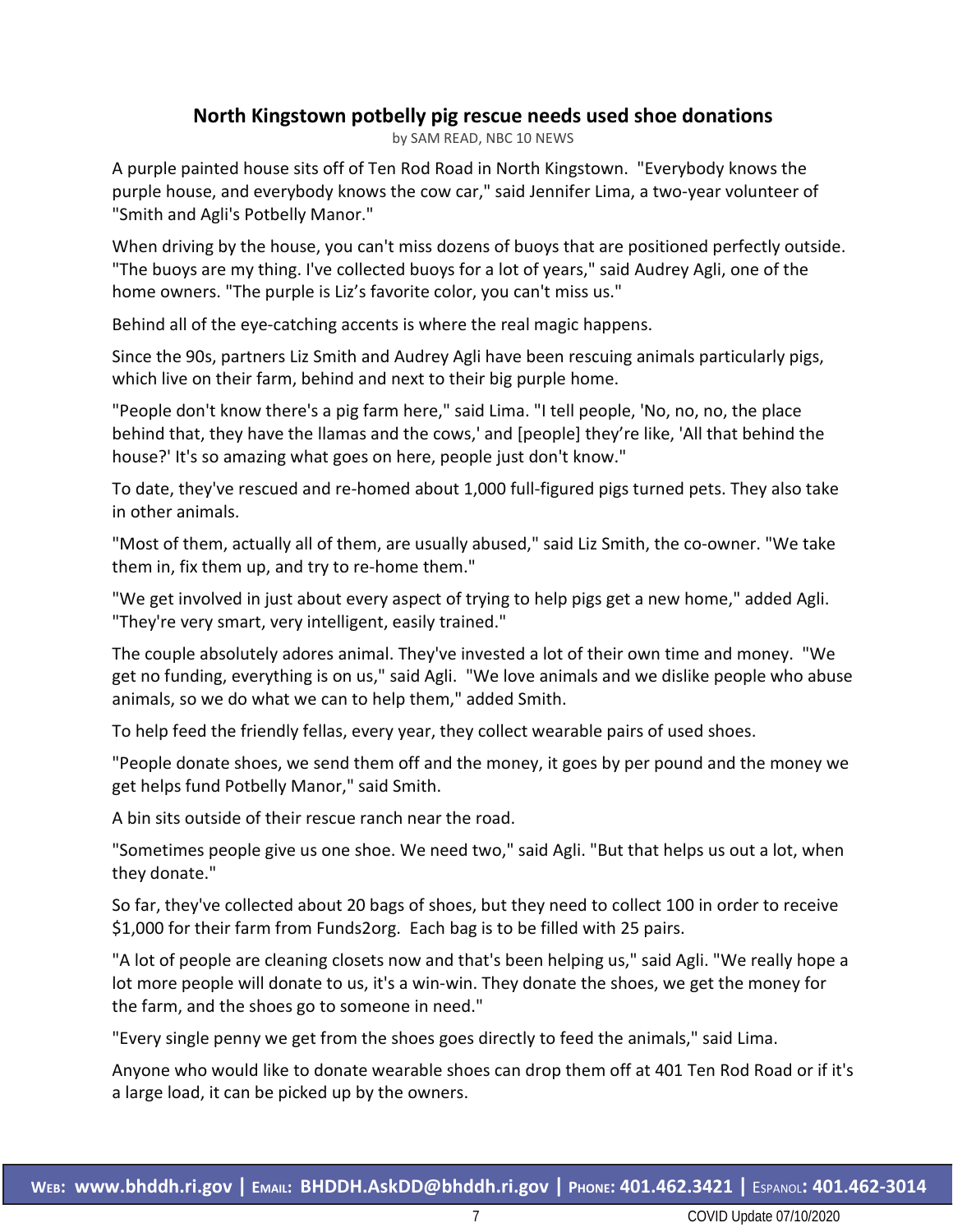### **Study finds being kind could make you live longer**

There's more evidence that being kind is good for us. A new study, published this week, suggested that doing altruistic acts such as volunteering could help us live longer. The research, published by the American Journal of Preventive Medicine, found that people over the age of 50 who volunteer for two hours a week have a substantially reduced risk of mortality, less chance of developing physical impairments and an improved sense of wellbeing compared to those who don't.

"Regular altruistic activity reduces our risk of death," said study co-author, Dr Eric Kim of Harvard's School of Public Health. Dr Kim added that volunteering in the time of coronavirus could be even more rewarding. "If you are able to do so while abiding by health guidelines, you not only can help to heal and repair the world, but you can help yourself as well," he said.

### **Kindness vs coronavirus: how altruistic acts are helping people cope**

*Excerpted from Positive News a[t https://www.positive.news](https://www.positive.news/)*

On the day lockdown was announced in Wales, Beverley Jones, 56, was busy putting notes through doors in her village of Raglan. "If in this time of isolation you need anything, we will be popping up each morning," she wrote. "Don't hesitate to call at any point." Since then, she's been shopping for nine households each week. Doing this has helped Jones cope during the pandemic. "Helping others gives me a purpose, routine, and a little bit of control over my day. It also gives me great joy to know I'm helping others in their time of need."

During lockdown, many have signed up as volunteers, helped vulnerable people in their community, or carried out small acts of kindness. So, do crises bring out the best in us? We asked people what altruistic acts they've been doing and why, and spoke to psychologists, to find out how giving boosts our mood and helps us to stay resilient.

Many people said they wanted to play their part in the response to the coronavirus crisis. Many say helping others has had an impact on how they feel. Psychologists have found a number of reasons for this. One is that helping others feels meaningful. Times of crisis make us re-evaluate what is important to us, Dr Rachel Allan, a counselling psychologist, says. "Sometimes when life's going on as normal, we don't stop to reflect," she says. "But now, more of us are pausing to think about what matters to us. An activity that carries meaning for us will boost our mood."

Claire Goodwin-Fee is a psychotherapist who has set up a bank of more than 3,000 volunteers to give frontline workers emotional support during the pandemic. Engaging in acts of kindness may improve our mood during the pandemic because it gives us something to focus on, and a sense of control. "At the moment, so much has been taken away from us but kindness is one thing we do have control over and is a positive distraction," Goodwin-Fee says. Social distancing measures have also taken away our usual way of connecting with others and volunteering can partially restore these. "It connects us to other people and to something that's bigger than us," Goodwin-Fee says. "We feel that kindness comes back somehow and that it swells around us". Kind acts even release feel-good hormones and physically change our brains. "Gratitude creates different pathways in your brain and changes the way your brain looks and functions," Goodwin-Fee says.

None of this is to say that kind acts do not often take hard work, time, energy and commitment. People who are kind also deserve gratitude and recognition themselves. But Beverley wants her neighbors to know they have helped her enormously during the pandemic shutdown. "[People] keep saying they feel bad asking me for help," she says. "But what they don't realize is that they're doing me a favor, too."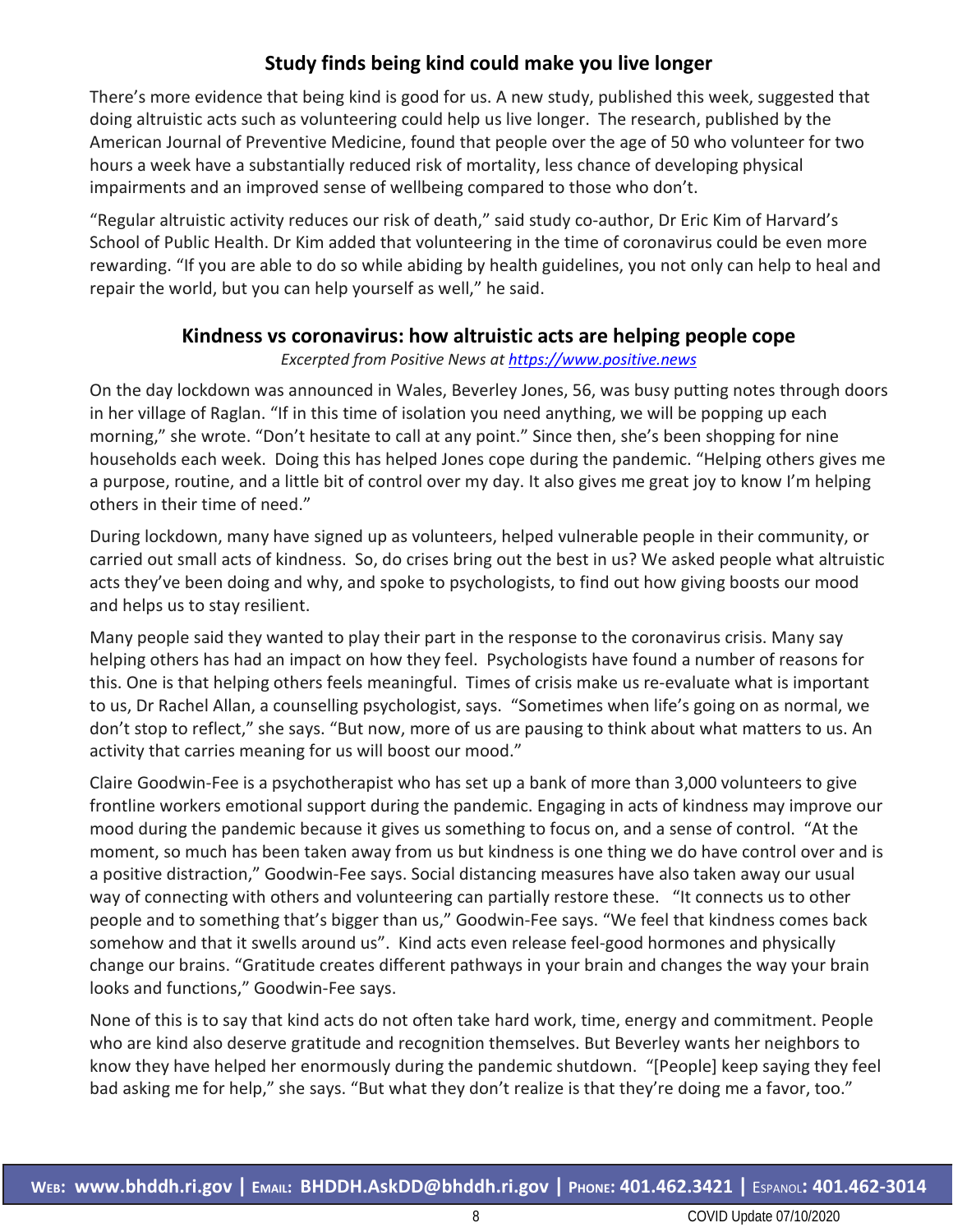### **If you are experiencing a mental health crisis, BH Link is here for you**

BH Link's mission is to ensure all Rhode Islanders experiencing mental health and substance use crises receive the appropriate services they need as quickly as possible in an environment that supports their recovery. Call 911 if there is risk of immediate danger. Visit the BH Link website at [www.bhlink.org](http://www.bhlink.org/) or for confidential support and to get connected to care:

### CALL **(401) 414-LINK (5465)** If under 18 CALL: **(855) KID(543)-LINK(5465)**

Visit the 24-HOUR/7-DAY TRIAGE CENTER at 975 Waterman Avenue, East Providence, RI

### **Stay Informed with Information on COVID-19**

#### **Rhode Island Department of Health COVID-19 Resources**

| Hotline | (401) 222-8022 or 211 after hours;   |
|---------|--------------------------------------|
| Email   | RIDOH.COVID19Questions@health.ri.gov |
| Website | https://health.ri.gov/covid/         |

#### **Center for Disease Control COVID-19 Information**

| Website | cdc.gov/coronavirus                                                 |
|---------|---------------------------------------------------------------------|
| Videos  | https://www.cdc.gov/coronavirus/2019-ncov/communication/videos.html |
|         | Includes a link to ASL videos                                       |

#### **BHDDH Information on COVID-19's Impact on DD Services and the DD Community**

Website [bhddh.ri.gov/COVID](http://www.bhddh.ri.gov/COVID) 

#### **RI Parent Information Network (RIPIN)**

| Website     | https://ripin.org/covid-19-resources/        |
|-------------|----------------------------------------------|
| Call Center | (401) 270-0101 or email callcenter@ripin.org |

#### **Advocates in Action – for videos and easy to read materials**

Website <https://www.advocatesinaction.org/> *Website offers BrowseAloud, which will read the website to you*

### **Sign Up for Our Email List**

If you aren't receiving email updates and newsletters from the Division, you can sign up on our

website. From the main BHDDH page at [bhddh.ri.gov,](http://www.bhddh.ri.gov/) select **What's New**, then go to bottom and click on **DD Community Newsletter**. The link to sign up for the BHDDH

**DD Community Newsletter** SIGN UP FOR THE BHDDH NEWSLETTER

Newsletter is directly below the title, as shown in the picture at right.

### **Contacting the Division**

The department is working on a reduced workforce and therefore calls should not be placed directly to your social caseworker. DDD has put 24-hour phone coverage in place with a central business hour phone number and an on-call number for nights and weekends.

If you have a vital need, please call the numbers below. If you have any general questions or concerns, please email them if you can, in order to try to leave the phone lines free for those who need to call. We will do our best to address your questions directly or through future newsletters.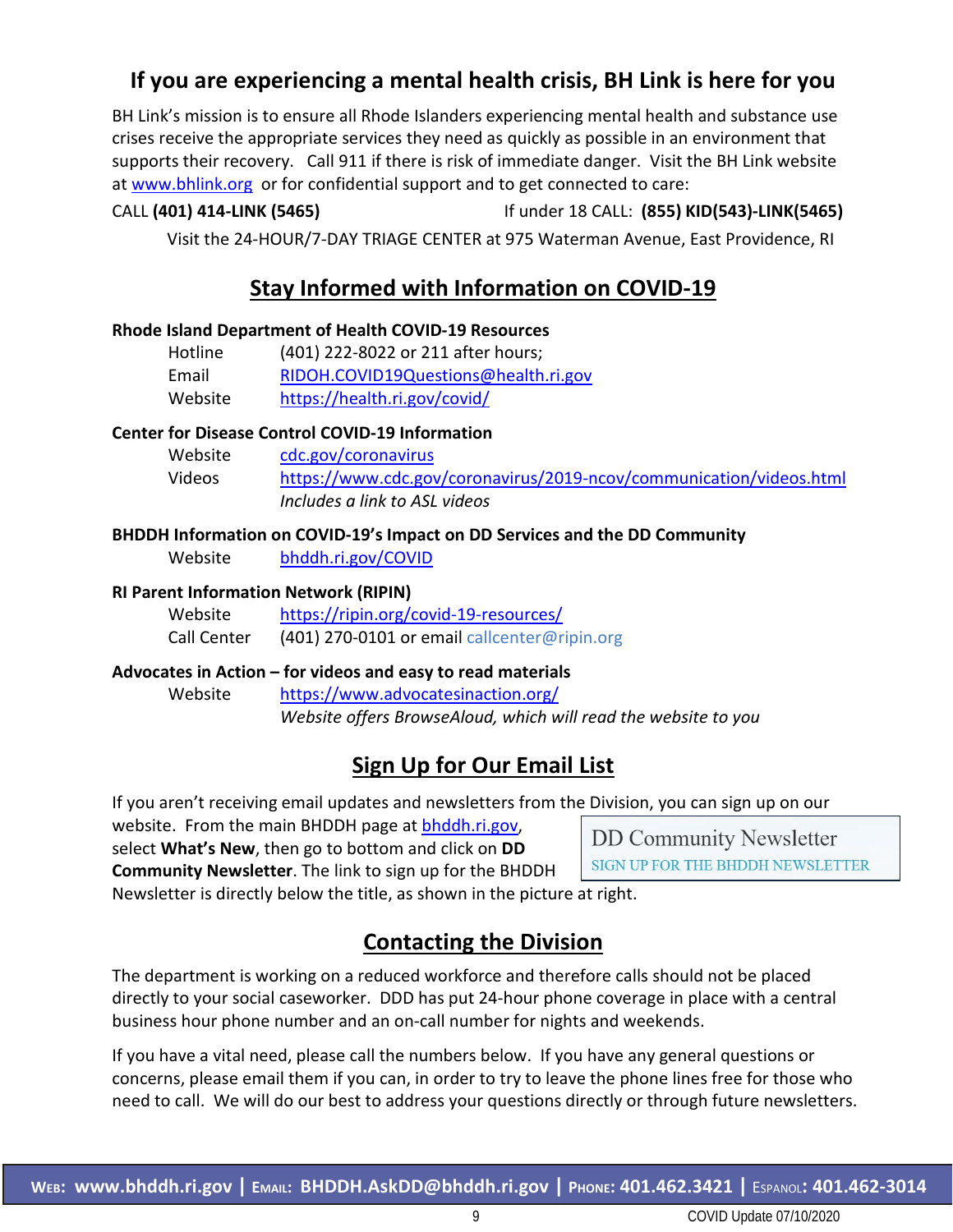

**WEB: [www.bhddh.ri.gov](http://www.bhddh.ri.gov/) | EMAIL: [BHDDH.AskDD@bhddh.ri.gov](mailto:BHDDH.AskDD@bhddh.ri.gov) | PHONE: 401.462.3421 |** ESPANOL**: 401.462-3014**